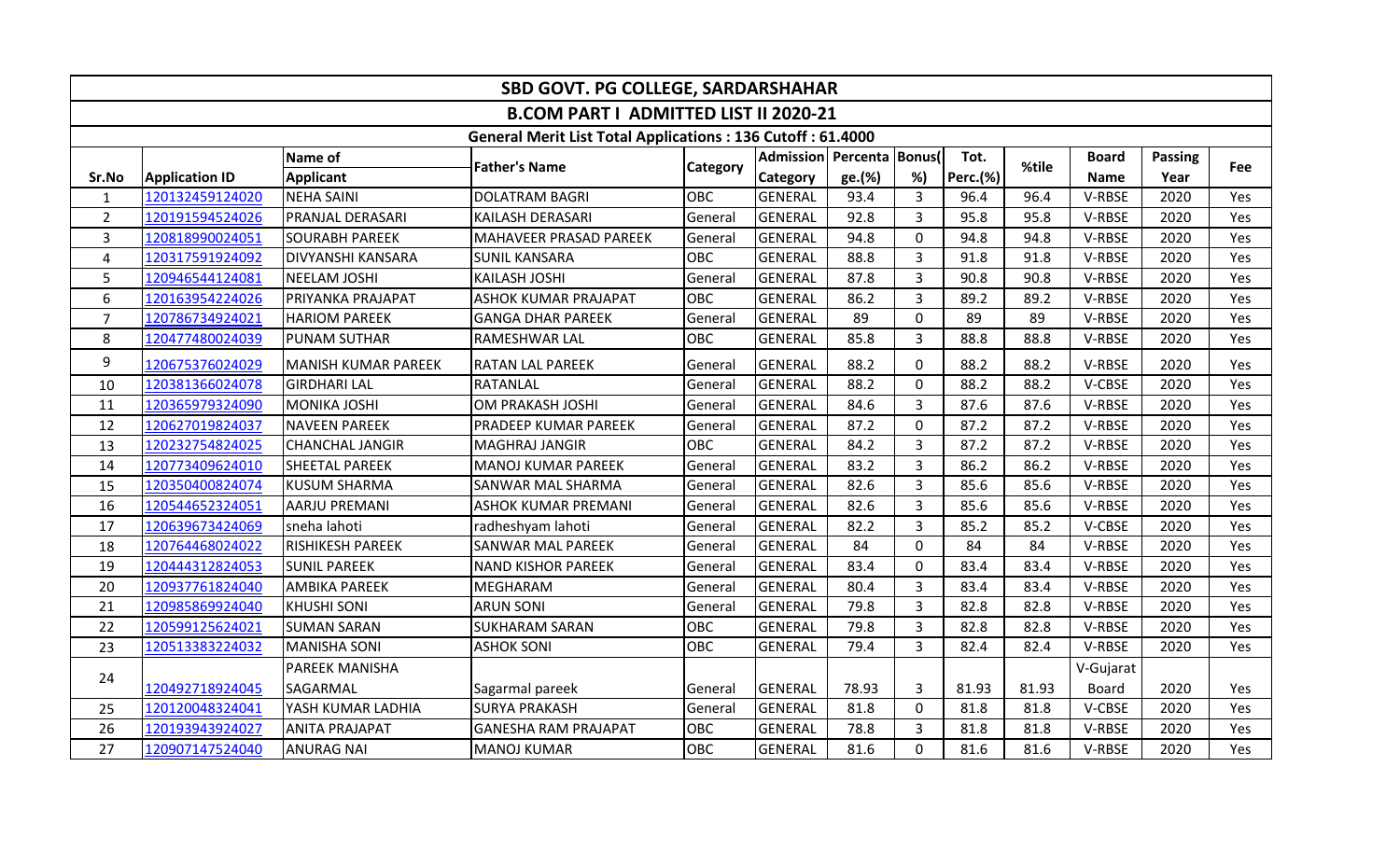| 28 | 120951158524046 | VASUDEV SONI                             | <b>BHAGIRATH SONI</b>      | <b>OBC</b> | GENERAL        | 81.4 | $\mathbf{0}$   | 81.4 | 81.4 | V-RBSE | 2020 | <b>Yes</b> |
|----|-----------------|------------------------------------------|----------------------------|------------|----------------|------|----------------|------|------|--------|------|------------|
| 29 | 120109711724080 | <b>HARIOM PAREEK</b>                     | <b>HADMAN MAL PAREEK</b>   | General    | GENERAL        | 80.8 | $\Omega$       | 80.8 | 80.8 | V-RBSE | 2020 | Yes        |
| 30 | 120128168724034 | <b>KRISHNA JOSHI</b>                     | PAWAN JOSHI                | General    | GENERAL        | 77   | $\overline{3}$ | 80   | 80   | V-RBSE | 2020 | Yes        |
| 31 | 120199639024015 | <b>TANISHA SONI</b>                      | <b>SHYAM SUNDAR SONI</b>   | <b>OBC</b> | <b>GENERAL</b> | 76.8 | $\overline{3}$ | 79.8 | 79.8 | V-RBSE | 2020 | Yes        |
| 32 | 120943530924024 | <b>SUNIL LAKHARA</b>                     | TARA CHAND LAKHARA         | OBC        | <b>GENERAL</b> | 79.6 | $\Omega$       | 79.6 | 79.6 | V-RBSE | 2020 | Yes        |
| 33 | 120762606624074 | <b>SHIV KAILASH PAREEK</b>               | KALURAM PAREEK             | General    | <b>GENERAL</b> | 79.4 | $\mathbf 0$    | 79.4 | 79.4 | V-RBSE | 2020 | Yes        |
| 34 | 120107657824062 | <b>I</b> KHUSHBU PANDIA                  | RAJ KUMAR PANDIA           | General    | <b>GENERAL</b> | 76.4 | $\overline{3}$ | 79.4 | 79.4 | V-RBSE | 2020 | Yes        |
| 35 | 120731943724079 | <b>I</b> DEEPAK SHARMA                   | RAJENDRA PRASAD SHARMA     | General    | <b>GENERAL</b> | 79.2 | $\Omega$       | 79.2 | 79.2 | V-RBSE | 2020 | Yes        |
| 36 | 120155110624040 | <b>RITIKA SAINI</b>                      | <b>RAMRATAN SAINI</b>      | <b>OBC</b> | <b>GENERAL</b> | 76.2 | $\mathbf{3}$   | 79.2 | 79.2 | V-RBSE | 2020 | Yes        |
| 37 | 120437297024080 | <b>BHAWANA KANWAR</b>                    | <b>KISHORE SINGH</b>       | General    | GENERAL        | 75.8 | $\overline{3}$ | 78.8 | 78.8 | V-RBSE | 2020 | Yes        |
| 38 | 120250749324028 | IASHWANI SAIN                            | SHARWAN KUMAR SAIN         | <b>OBC</b> | <b>GENERAL</b> | 75.8 | $\overline{3}$ | 78.8 | 78.8 | V-RBSE | 2020 | Yes        |
| 39 | 120370545324080 | <b>RAMSWROOP PAREEK</b>                  | KAMAL KUMAR PAREEK         | General    | GENERAL        | 78.6 | $\mathbf 0$    | 78.6 | 78.6 | V-RBSE | 2020 | Yes        |
| 40 | 120496683624010 | <b>ASHISH PUROHIT</b>                    | OMPRAKASH                  | General    | <b>GENERAL</b> | 78.2 | $\mathbf 0$    | 78.2 | 78.2 | V-RBSE | 2020 | Yes        |
| 41 | 120274560524060 | VISHAL JAMMAR                            | BHANWAR LAL JAMMAR         | General    | <b>GENERAL</b> | 78.2 | $\mathbf{0}$   | 78.2 | 78.2 | V-RBSE | 2020 | Yes.       |
| 42 | 120636441724038 | <b>DINESH JOSHI</b>                      | KISANLAL JOSHI             | General    | <b>GENERAL</b> | 77.6 | $\mathbf 0$    | 77.6 | 77.6 | V-RBSE | 2020 | Yes        |
| 43 | 120717389424042 | <b>SHIV RATAN</b>                        | VINOD JOSHI                | General    | <b>GENERAL</b> | 77.2 | 0              | 77.2 | 77.2 | V-RBSE | 2020 | Yes        |
| 44 | 120314227524030 | <b>CHANDA RAJPUROHIT</b>                 | <b>JAMAN SINGH</b>         | General    | <b>GENERAL</b> | 74.2 | $\overline{3}$ | 77.2 | 77.2 | V-RBSE | 2020 | Yes        |
| 45 | 120806900124010 | <b>LOKESH KUMAR JANGIR</b>               | VIMAL KUMAR JANGIR         | <b>OBC</b> | <b>GENERAL</b> | 74.2 | $\overline{3}$ | 77.2 | 77.2 | V-RBSE | 2020 | Yes        |
| 46 | 120721400324091 | <b>I</b> PURUSHOTTAM PAREEK              | SUKH DEV PAREEK            | General    | GENERAL        | 77   | $\Omega$       | 77   | 77   | V-RBSE | 2020 | Yes        |
| 47 | 120347693924042 | <b>ABHISHEK RAJPUROHIT</b>               | <b>KUNDAN SINGH</b>        | General    | <b>GENERAL</b> | 76.6 | $\mathbf 0$    | 76.6 | 76.6 | V-RBSE | 2020 | Yes        |
| 48 | 120988875724067 | BRAHMA NAND                              | <b>BANWARI LAL</b>         | General    | <b>GENERAL</b> | 76.4 | $\Omega$       | 76.4 | 76.4 | V-RBSE | 2020 | Yes        |
| 49 | 120215199224078 | LAXMI NARAYAN PAREEK                     | SHANKAR LAL PAREEK         | General    | <b>GENERAL</b> | 76.4 | $\mathbf 0$    | 76.4 | 76.4 | V-RBSE | 2020 | Yes        |
| 50 | 120516997124092 | <b>ROHIT KUMAR PAREEK</b>                | PRADEEP KUMAR              | General    | GENERAL        | 76.2 | 0              | 76.2 | 76.2 | V-RBSE | 2020 | Yes        |
| 51 | 120323020424014 | <b>GAURAV LAKHOTIA</b>                   | SUSHIL KUMAR LAKHOTIA      | General    | <b>GENERAL</b> | 74.2 | $\overline{2}$ | 76.2 | 76.2 | V-RBSE | 2020 | Yes        |
| 52 | 120728502424090 | MOHIT PAREEK                             | PATRAM                     | General    | <b>GENERAL</b> | 76   | $\mathbf 0$    | 76   | 76   | V-RBSE | 2020 | Yes        |
| 53 | 120366141924060 | PRAVEENA                                 | <b>HETRAM</b>              | SC         | <b>GENERAL</b> | 73   | 3              | 76   | 76   | V-RBSE | 2020 | Yes        |
| 54 | 120279026824078 | IPUJA SONI                               | OM PRAKASH SONI            | OBC        | <b>GENERAL</b> | 73   | $\overline{3}$ | 76   | 76   | V-RBSE | 2020 | Yes        |
| 55 | 120573589624041 | <b>SHOBHANA JANGIR</b>                   | <b>HEMANT KUMAR JANGIR</b> | OBC        | <b>GENERAL</b> | 72.8 | $\overline{3}$ | 75.8 | 75.8 | V-RBSE | 2020 | Yes        |
| 56 | 120593564424068 | <b>SHYAM LAL BAIRA</b>                   | <b>SHRAWAN RAM BAIRA</b>   | <b>OBC</b> | <b>GENERAL</b> | 75.6 | $\Omega$       | 75.6 | 75.6 | V-RBSE | 2020 | Yes        |
| 57 | 120114454624059 | <b>GAJANAND PAREEK</b>                   | RAM NIWAS PAREEK           | General    | GENERAL        | 75   | $\mathbf 0$    | 75   | 75   | V-RBSE | 2020 | Yes        |
| 58 | 120244222124010 | <b>BAJRANG LAL BAIRA</b>                 | CHUNA RAM BAIRA            | <b>OBC</b> | <b>GENERAL</b> | 75   | 0              | 75   | 75   | V-RBSE | 2020 | Yes        |
| 59 | 120728404324017 | <b>ANISHA RANGREJ</b>                    | <b>ASLAM RANGREJ</b>       | OBC        | <b>GENERAL</b> | 71.8 | $\overline{3}$ | 74.8 | 74.8 | V-RBSE | 2020 | Yes        |
| 60 |                 |                                          |                            |            |                |      |                |      |      |        |      |            |
|    | 120906863624040 | CHANDRA KANTA PRAJAPAT   DEEPAK PRAJAPAT |                            | OBC        | <b>GENERAL</b> | 71.8 | $\mathbf{3}$   | 74.8 | 74.8 | V-RBSE | 2020 | Yes        |
|    |                 |                                          |                            |            |                |      |                |      |      |        |      |            |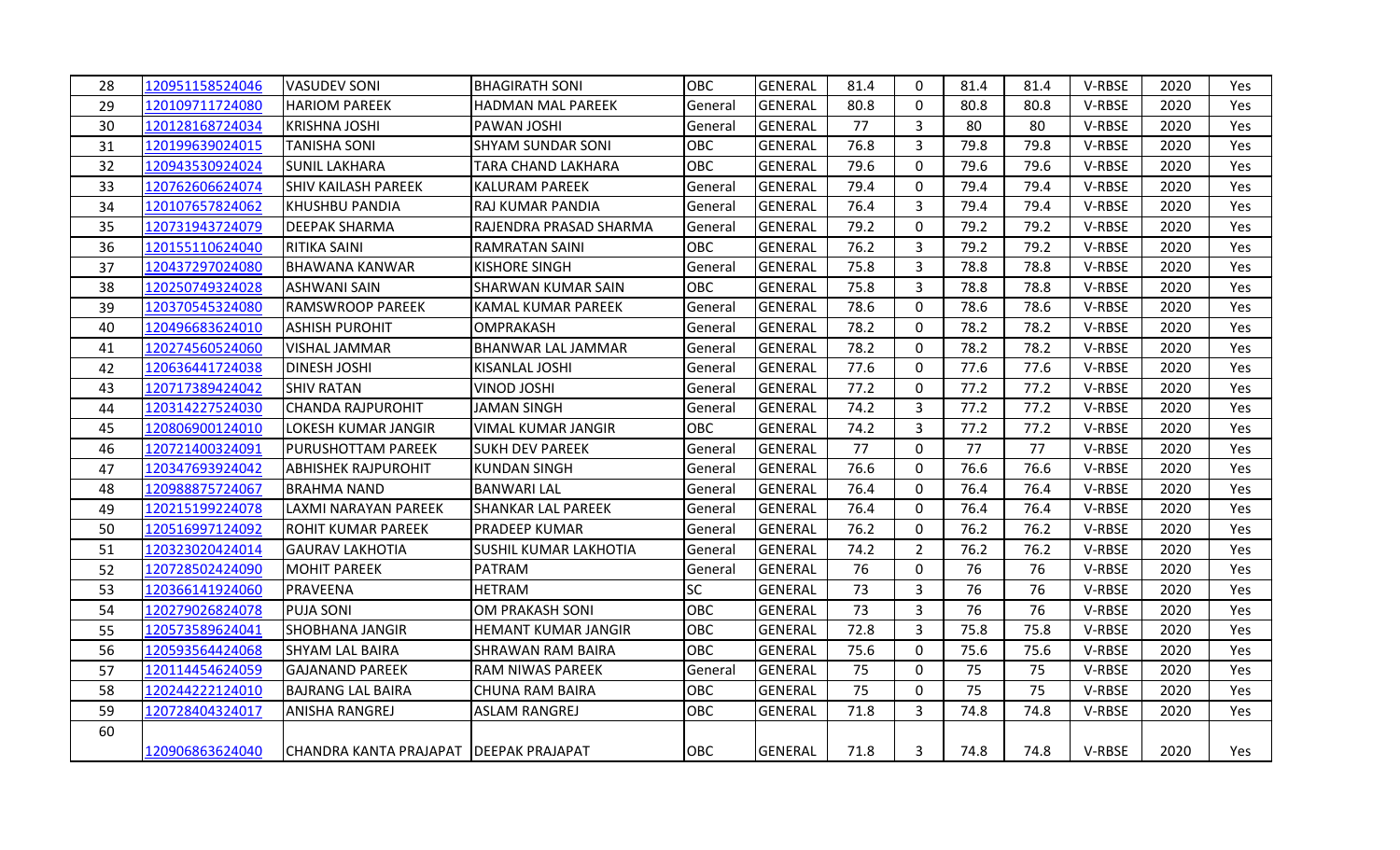| 61 | 120826810424079 | <b>VINAY KUMAR</b>                | <b>KISHOR KUMAR</b>             | <b>SC</b>  | <b>GENERAL</b> | 74.4 | 0              | 74.4 | 74.4 | V-RBSE | 2020 | Yes  |
|----|-----------------|-----------------------------------|---------------------------------|------------|----------------|------|----------------|------|------|--------|------|------|
| 62 | 120246978024038 | <b>SHWETA JAIN</b>                | <b>RAJESH JAIN</b>              | General    | <b>GENERAL</b> | 71.4 | 3              | 74.4 | 74.4 | V-RBSE | 2020 | Yes  |
| 63 | 120985960424020 | NISHU DARJI                       | <b>SANWAR MAL DARJI</b>         | OBC        | <b>GENERAL</b> | 71.2 | $\mathbf{3}$   | 74.2 | 74.2 | V-RBSE | 2020 | Yes  |
| 64 | 120704986624013 | <b>HARISH SWAMI</b>               | PUKHRAJ SWAMI                   | <b>OBC</b> | <b>GENERAL</b> | 74   | 0              | 74   | 74   | V-RBSE | 2020 | Yes  |
| 65 | 120977550924052 | <b>PRASHANT JAISANSARIA</b>       | <b>SURESH KUMAR JAISANSARIA</b> | General    | <b>GENERAL</b> | 74   | 0              | 74   | 74   | V-CBSE | 2020 | Yes. |
| 66 | 120846109424020 | <b>NIKITA POONIA</b>              | <b>RAJESH KUMAR</b>             | <b>OBC</b> | <b>GENERAL</b> | 71   | $\mathbf{3}$   | 74   | 74   | V-RBSE | 2020 | Yes. |
| 67 | 120303753124018 | HARSHITA VERMA                    | MURARI LAL VERMA                | <b>OBC</b> | <b>GENERAL</b> | 70.8 | $\overline{3}$ | 73.8 | 73.8 | V-RBSE | 2020 | Yes  |
| 68 | 120298520024030 | NIRMAL                            | <b>BHANWAR LAL</b>              | General    | <b>GENERAL</b> | 73.6 | $\overline{0}$ | 73.6 | 73.6 | V-RBSE | 2020 | Yes  |
| 69 | 120939796324081 | <b>DEENDAYAL PAREEK</b>           | RAJKUMAR                        | General    | <b>GENERAL</b> | 73.6 | $\mathbf 0$    | 73.6 | 73.6 | V-RBSE | 2020 | Yes  |
| 70 | 120594272524020 | MUKESH JOSHI                      | <b>RAMNIWAS JOSHI</b>           | General    | <b>GENERAL</b> | 73.2 | 0              | 73.2 | 73.2 | V-CBSE | 2020 | Yes  |
| 71 | 120354597024068 | <b>DEV MAGHLANI</b>               | <b>RAJKUMAR MAGHLANI</b>        | General    | <b>GENERAL</b> | 73   | 0              | 73   | 73   | V-RBSE | 2020 | Yes  |
| 72 | 120204601724073 | <b>VISHNU PAREEK</b>              | <b>MANGILAL PAREEK</b>          | General    | <b>GENERAL</b> | 72.6 | $\mathbf 0$    | 72.6 | 72.6 | V-CBSE | 2020 | Yes. |
| 73 | 120489190924028 | <b>RISHIK KOTHARI</b>             | <b>VIJENDRA KOTHARI</b>         | General    | <b>GENERAL</b> | 72   | $\mathbf 0$    | 72   | 72   | V-RBSE | 2020 | Yes  |
| 74 | 120216342924054 | <b>KAVITA SHARMA</b>              | <b>VINOD KUMAR SHARMA</b>       | General    | <b>GENERAL</b> | 68.8 | $\mathbf{3}$   | 71.8 | 71.8 | V-RBSE | 2020 | Yes  |
| 75 | 120243656224046 | BHAWANI SHANKAR PANDIA BHAIRA RAM |                                 | General    | <b>GENERAL</b> | 71.6 | 0              | 71.6 | 71.6 | V-CBSE | 2020 | Yes  |
| 76 | 120625020224036 | <b>INDRAJ SHARMA</b>              | POORNA RAM                      | General    | <b>GENERAL</b> | 71.6 | 0              | 71.6 | 71.6 | V-RBSE | 2020 | Yes  |
| 77 | 120233015124066 | <b>DAYA SHANKAR SUTHAR</b>        | <b>INDRAJ SUTHAR</b>            | OBC        | <b>GENERAL</b> | 71.2 | 0              | 71.2 | 71.2 | V-RBSE | 2020 | Yes  |
| 78 | 120310843624089 | <b>PANKAJ DAN</b>                 | <b>GHANSHYAM DAN</b>            | <b>OBC</b> | <b>GENERAL</b> | 70.8 | $\mathbf 0$    | 70.8 | 70.8 | V-RBSE | 2020 | Yes  |
| 79 | 120369807824029 | <b>AMAN SAINI</b>                 | MADAN LAL SAINI                 | <b>OBC</b> | <b>GENERAL</b> | 70.6 | $\mathbf 0$    | 70.6 | 70.6 | V-RBSE | 2020 | Yes  |
| 80 | 120853606224000 | KHUSHBOO JAGA                     | JAI PRAKASH JAGA                | <b>OBC</b> | <b>GENERAL</b> | 67.2 | $\overline{3}$ | 70.2 | 70.2 | V-RBSE | 2020 | Yes  |
| 81 | 120479320524033 | <b>RIYA SAINI</b>                 | <b>BHARAT KUMAR SAINI</b>       | General    | <b>GENERAL</b> | 67.2 | $\mathbf{3}$   | 70.2 | 70.2 | V-RBSE | 2020 | Yes  |
| 82 | 120960917024081 | <b>BAJRANG LAL SHARMA</b>         | KASHIRAM                        | General    | <b>GENERAL</b> | 69.8 | 0              | 69.8 | 69.8 | V-RBSE | 2020 | Yes  |
| 83 | 120200210424020 | <b>AMIT KUMAR</b>                 | RAGHBEER                        | <b>OBC</b> | <b>GENERAL</b> | 69.6 | 0              | 69.6 | 69.6 | V-RBSE | 2020 | Yes  |
| 84 | 120176165524089 | <b>VISHAL PAREEK</b>              | <b>SHYAMSUNDAR PAREEK</b>       | General    | <b>GENERAL</b> | 69.6 | $\mathbf 0$    | 69.6 | 69.6 | V-RBSE | 2020 | Yes. |
| 85 | 120454093624090 | MUKESH KUMAR SHARMA               | IRAMKUMAR SHARMA                | General    | <b>GENERAL</b> | 69.2 | 0              | 69.2 | 69.2 | V-RBSE | 2020 | Yes  |
| 86 | 120682033024088 | <b>MARUTI NANDAN PAREEK</b>       | <b>PAWAN PAREEK</b>             | General    | <b>GENERAL</b> | 69.2 | 0              | 69.2 | 69.2 | V-RBSE | 2020 | Yes  |
| 87 | 120636987724023 | <b>RADHIKA SONI</b>               | <b>VIJAY KUMAR SONI</b>         | <b>OBC</b> | <b>GENERAL</b> | 66.2 | $\mathbf{3}$   | 69.2 | 69.2 | V-RBSE | 2020 | Yes  |
| 88 | 120189245524027 | <b>DHEERAJ PAREEK</b>             | NAVRATAN PAREEK                 | General    | <b>GENERAL</b> | 69   | 0              | 69   | 69   | V-RBSE | 2020 | Yes. |
| 89 | 120150825024031 | <b>TANUJ JANGIR</b>               | PARSARAM JANGIR                 | <b>OBC</b> | <b>GENERAL</b> | 69   | 0              | 69   | 69   | V-RBSE | 2020 | Yes  |
| 90 | 120261829524065 | <b>SAKSHI JANGIR</b>              | MANOJ KUMAR JANGIR              | <b>OBC</b> | <b>GENERAL</b> | 66   | $\mathbf{3}$   | 69   | 69   | V-RBSE | 2020 | Yes  |
| 91 | 120379124224070 | <b>MOHIT JAT</b>                  | MOHAN LAL JAT                   | <b>OBC</b> | <b>GENERAL</b> | 68.8 | 0              | 68.8 | 68.8 | V-RBSE | 2020 | Yes  |
| 92 | 120738150124014 | DAYASHANKAR JOSHI                 | <b>RAMDEV JOSHI</b>             | General    | <b>GENERAL</b> | 68.8 | 0              | 68.8 | 68.8 | V-RBSE | 2020 | Yes  |
| 93 | 120871282324029 | <b>MOHIT JOSHI</b>                | MURARI LAL JOSHI                | General    | GENERAL        | 67.8 | $\overline{0}$ | 67.8 | 67.8 | V-RBSE | 2020 | Yes  |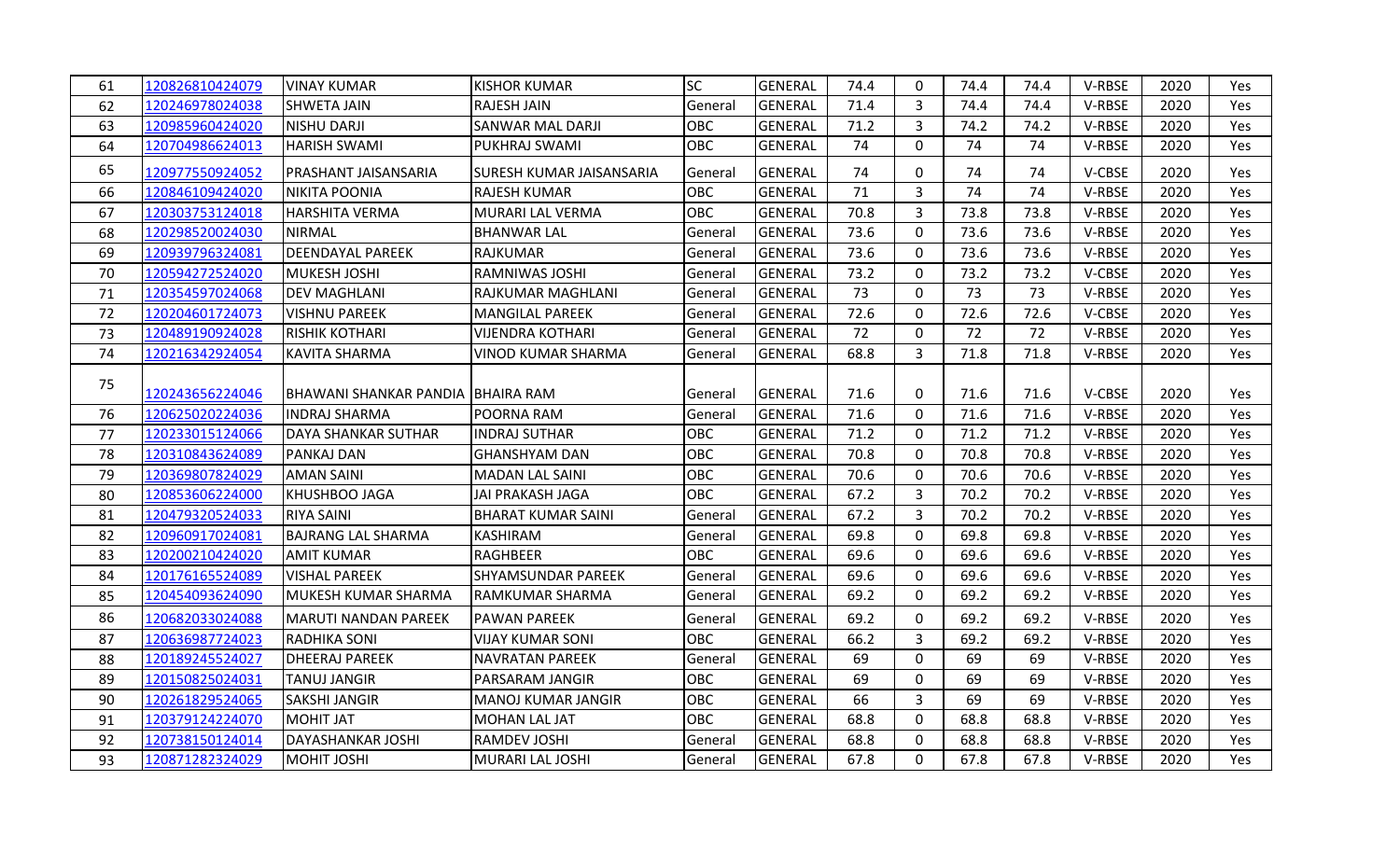| 94  | 120282326924083 | KANHAIYA LAL SHARMA        | RAMDEV SHARMA                | General    | GENERAL        | 67.6 | $\mathbf{0}$ | 67.6 | 67.6 | V-RBSE | 2020 | Yes        |
|-----|-----------------|----------------------------|------------------------------|------------|----------------|------|--------------|------|------|--------|------|------------|
| 95  | 120764914124070 | <b>AKASH PAREEK</b>        | <b>OM PRAKASH</b>            | General    | GENERAL        | 67.6 | 0            | 67.6 | 67.6 | V-RBSE | 2020 | Yes        |
| 96  | 120347602024074 | <b>NIRMAL SHARMA</b>       | <b>SHIV PRASAD SHARMA</b>    | General    | GENERAL        | 67.6 | $\mathbf{0}$ | 67.6 | 67.6 | V-RBSE | 2020 | Yes        |
| 97  | 120945820524086 | <b>MANISHA SAINI</b>       | <b>OMPRAKASH SAINI</b>       | OBC        | <b>GENERAL</b> | 64.6 | 3            | 67.6 | 67.6 | V-RBSE | 2020 | Yes        |
| 98  | 120930093324055 | <b>SUKH RAM SHARMA</b>     | INDER CHAND SHARMA           | General    | <b>GENERAL</b> | 67.4 | $\Omega$     | 67.4 | 67.4 | V-RBSE | 2020 | Yes        |
| 99  | 120577047024076 | <b>RAJESH SUTHAR</b>       | <b>RAMESH SUTHAR</b>         | OBC        | <b>GENERAL</b> | 67.4 | 0            | 67.4 | 67.4 | V-RBSE | 2020 | Yes        |
| 100 | 120978478124062 | <b>CHANDRA BHAN JOSHI</b>  | <b>PRABHUDAYAL JOSHI</b>     | General    | GENERAL        | 67.4 | 0            | 67.4 | 67.4 | V-RBSE | 2020 | Yes        |
| 101 | 120145143924059 | <b>BHAWANI SHANKAR NAI</b> | <b>TULSI RAM</b>             | <b>OBC</b> | <b>GENERAL</b> | 67.2 | $\mathbf 0$  | 67.2 | 67.2 | V-RBSE | 2020 | Yes        |
| 102 | 120278549324067 | <b>JATIN PRAJAPAT</b>      | <b>KISHOR KUMAR PRAJAPAT</b> | <b>OBC</b> | <b>GENERAL</b> | 62.2 | 5            | 67.2 | 67.2 | V-RBSE | 2020 | Yes        |
| 103 | 120150055724013 | DHIRAJ PANDIA              | <b>RAMNIWAS</b>              | General    | <b>GENERAL</b> | 66.6 | $\mathbf 0$  | 66.6 | 66.6 | V-RBSE | 2020 | Yes        |
| 104 | 120881567924086 | <b>GOUTAM PALIWAL</b>      | <b>DEEP CHAND</b>            | <b>OBC</b> | <b>GENERAL</b> | 66.4 | 0            | 66.4 | 66.4 | V-RBSE | 2020 | Yes        |
| 105 | 120692983024082 | SITARAM BHARGAV            | <b>MEGHA RAM</b>             | General    | GENERAL        | 66.2 | $\mathbf 0$  | 66.2 | 66.2 | V-RBSE | 2020 | Yes        |
| 106 | 120724390124054 | <b>DAULAT PANDIYA</b>      | <b>BANSHIDHAR PANDIYA</b>    | General    | GENERAL        | 66.2 | 0            | 66.2 | 66.2 | V-RBSE | 2020 | Yes        |
| 107 | 120338127424063 | <b>MO SUFIYAN BALARIYA</b> | <b>MO SHARIF BALARIYA</b>    | <b>OBC</b> | <b>GENERAL</b> | 66.2 | $\mathbf{0}$ | 66.2 | 66.2 | V-RBSE | 2020 | Yes        |
| 108 | 120746886424071 | <b>HARI OM PAREEK</b>      | <b>CHANANMAL PAREEK</b>      | General    | GENERAL        | 65.8 | $\mathbf 0$  | 65.8 | 65.8 | V-RBSE | 2020 | Yes        |
| 109 | 120947308624041 | <b>HARSH JANGIR</b>        | <b>ASHOK KUMAR JANGIR</b>    | <b>OBC</b> | <b>GENERAL</b> | 65.8 | 0            | 65.8 | 65.8 | V-RBSE | 2020 | Yes        |
| 110 | 120315661124066 | <b>ANKIT PAREEK</b>        | PRAKASHCHANDRA PAREEK        | General    | GENERAL        | 65.6 | $\mathbf{0}$ | 65.6 | 65.6 | V-RBSE | 2020 | Yes        |
| 111 | 120503725024041 | <b>RAGHAV SHARMA</b>       | <b>ASHOK KUMAR</b>           | General    | GENERAL        | 65.4 | 0            | 65.4 | 65.4 | V-RBSE | 2020 | Yes        |
| 112 | 120137834024033 | <b>DEENDAYAL JOSHI</b>     | <b>BANWARI LAL</b>           | General    | GENERAL        | 65.2 | $\mathbf 0$  | 65.2 | 65.2 | V-RBSE | 2020 | <b>Yes</b> |
| 113 | 120441386724045 | <b>MOHIT BHARGAV</b>       | <b>LALCHAND</b>              | <b>OBC</b> | <b>GENERAL</b> | 65   | 0            | 65   | 65   | V-RBSE | 2020 | Yes        |
| 114 | 120660629624023 | NAVEEN KUMAR JOSHI         | JAYANTI PRASAD JOSHI         | General    | <b>GENERAL</b> | 65   | $\mathbf{0}$ | 65   | 65   | V-RBSE | 2020 | Yes        |
| 115 | 120184751224043 | <b>ADITYA PAREEK</b>       | <b>BAJRANG LAL PAREEK</b>    | General    | GENERAL        | 64.8 | $\mathbf{0}$ | 64.8 | 64.8 | V-CBSE | 2020 | Yes        |
| 116 | 120537696624019 | <b>HARSH SAINI</b>         | <b>NANDLAL SAINI</b>         | <b>OBC</b> | <b>GENERAL</b> | 64.6 | $\mathbf 0$  | 64.6 | 64.6 | V-RBSE | 2020 | Yes        |
| 117 | 120832086824092 | AVIRAL JAISANSARIA         | <b>BASANT JAISANSARIA</b>    | General    | GENERAL        | 64.6 | $\mathbf 0$  | 64.6 | 64.6 | V-RBSE | 2020 | Yes        |
| 118 | 120907805024029 | <b>SHWETA SAIN</b>         | <b>JASKARAN SAIN</b>         | OBC        | GENERAL        | 61.6 | 3            | 64.6 | 64.6 | V-RBSE | 2020 | Yes        |
| 119 | 120544740724050 | <b>SANTOSH KUMAR NAI</b>   | SHERA RAM NAI                | OBC        | <b>GENERAL</b> | 63.8 | $\mathbf{0}$ | 63.8 | 63.8 | V-RBSE | 2020 | Yes        |
| 120 | 120631283324097 | <b>VINOD KUMAR</b>         | PITHARAM NAI                 | OBC        | <b>GENERAL</b> | 63.6 | 0            | 63.6 | 63.6 | V-RBSE | 2020 | Yes        |
| 121 | 120216674424081 | POOJA PAREEK               | <b>RADHE SHYAM</b>           | General    | GENERAL        | 60.6 | 3            | 63.6 | 63.6 | V-RBSE | 2020 | Yes        |
|     |                 |                            | <b>VEERBAHADUR SINGH</b>     |            |                |      |              |      |      |        |      |            |
| 122 | 120102960024078 | <b>MANISHA KANWAR</b>      | SHEKHAWAT                    | General    | GENERAL        | 60.6 | 3            | 63.6 | 63.6 | V-RBSE | 2020 | Yes        |
| 123 | 120156116724065 | YUV RAJ SINGH              | <b>JITENDRA SINGH</b>        | General    | GENERAL        | 63.4 | 0            | 63.4 | 63.4 | V-RBSE | 2020 | Yes        |
| 124 | 120124151724060 | PIYUSH SHARMA              | <b>RAKESH SHARMA</b>         | General    | <b>GENERAL</b> | 63.2 | 0            | 63.2 | 63.2 | V-RBSE | 2020 | Yes        |
| 125 | 120768767224025 | LOKESH KASERA              | <b>ANIL KUMAR KASERA</b>     | OBC        | <b>GENERAL</b> | 63   | 0            | 63   | 63   | V-RBSE | 2020 | Yes        |
| 126 | 120825234824074 | <b>MOHIT KUMAR SONI</b>    | MANOJ KUMAR SONI             | <b>OBC</b> | <b>GENERAL</b> | 62.8 | $\Omega$     | 62.8 | 62.8 | V-RBSE | 2020 | Yes        |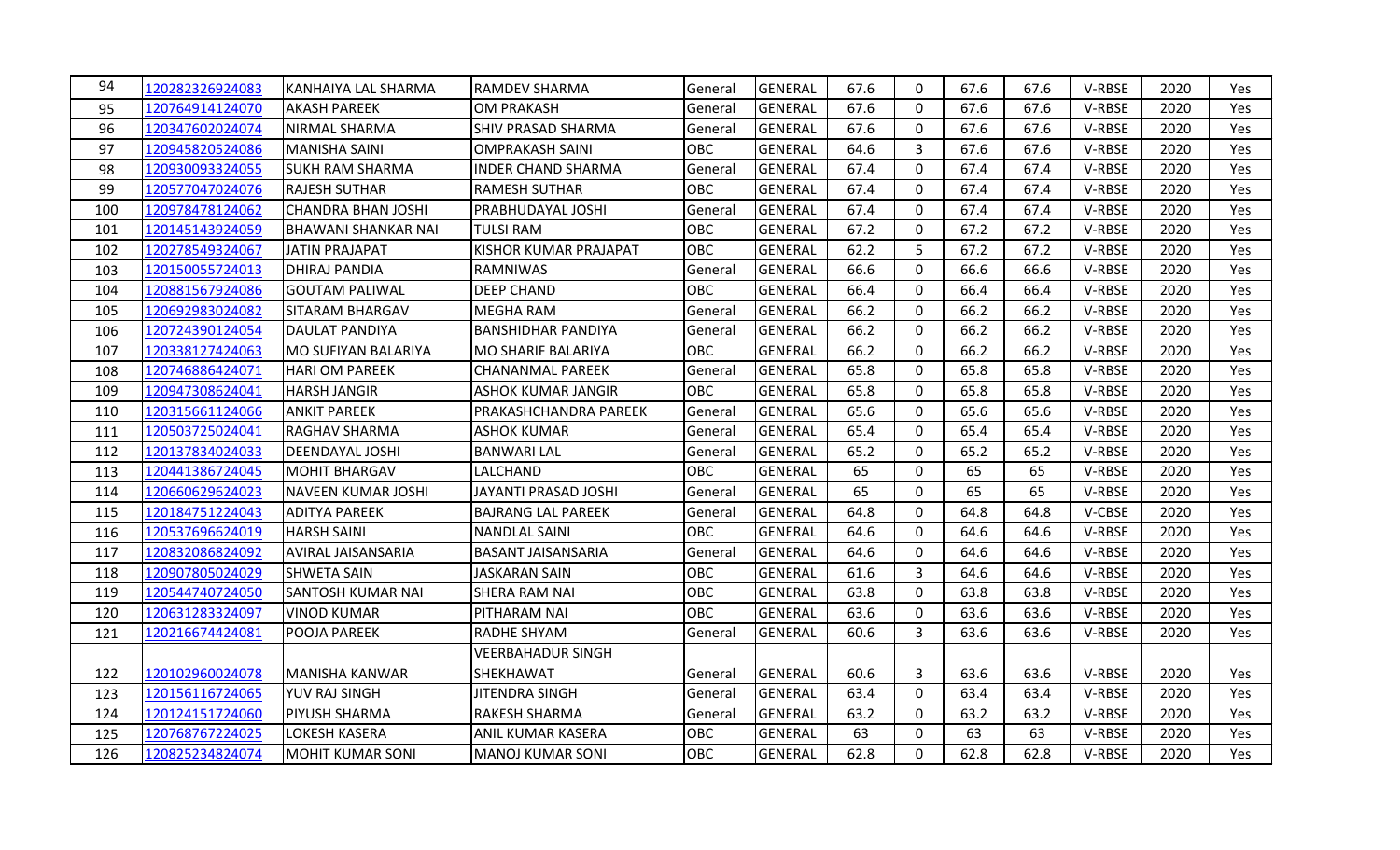| 127 | 120477816024013 | <b>SHYAMSUNDAR PAREEK</b>   | <b>JAGANA RAM PAREEK</b>   | General | <b>GENERAL</b>  | 62.6 | 62.6 | 62.6 | V-RBSE | 2020 | Yes |
|-----|-----------------|-----------------------------|----------------------------|---------|-----------------|------|------|------|--------|------|-----|
| 128 | 120488325424065 | BHARAT RAM SHARMA           | <b>SUNDAR RAM SHARMA</b>   | General | <b>IGENERAL</b> | 62.4 | 62.4 | 62.4 | V-RBSE | 2020 | Yes |
| 129 | 120142963624034 | <b>SANDEEP MEGHWAL</b>      | <b>IMOTA RAM</b>           | ıэc     | <b>GENERAL</b>  | 62   | 62   | 62   | V-RBSE | 2020 | Yes |
| 130 | 120515191324066 | <b>SNEHDEEP SANKHOLIYA</b>  | <b>RAMAWTAR SANKHOLIYA</b> | General | <b>IGENERAL</b> | 62   | 62   | 62   | V-RBSE | 2020 | Yes |
| 131 | 120924471124058 | <b>SONU PRAJAPAT</b>        | KISHANLAL PRAJAPAT         | OBC     | <b>IGENERAL</b> | 61.8 | 61.8 | 61.8 | V-RBSE | 2020 | Yes |
| 132 | 120495376824081 | IGAJANAND MALI              | <b>SHISHPAL SINGH</b>      | OBC     | <b>IGENERAL</b> | 61.8 | 61.8 | 61.8 | V-RBSE | 2020 | Yes |
| 133 | 120385634124056 | <b>SURYA PRAKASH PAREEK</b> | <b>SALAGRAM PAREEK</b>     | General | <b>IGENERAL</b> | 61.6 | 61.6 | 61.6 | V-RBSE | 2020 | Yes |
| 134 | 120999755124000 | <b>IGORI SHANKAR</b>        | MAHAVIR PRASAD MALI        | OBC     | <b>GENERAL</b>  | 61.6 | 61.6 | 61.6 | V-RBSE | 2020 | Yes |
| 135 | 120632524624064 | <b>HARI OM JOSHI</b>        | <b>BAJARANG LAL</b>        | General | <b>IGENERAL</b> | 61.4 | 61.4 | 61.4 | V-RBSE | 2020 | Yes |
| 136 | 120626492024025 | <b>VISHNU SWAMI</b>         | <b>DEEPAK SWAMI</b>        | OBC     | <b>GENERAL</b>  | 61.4 | 61.4 | 61.4 | V-RBSE | 2020 | Yes |

|       |                       |                      | <b>EWS Merit List Total Applications: 2 Cutoff: 56.4000</b> |                 |                             |        |    |              |       |              |         |     |
|-------|-----------------------|----------------------|-------------------------------------------------------------|-----------------|-----------------------------|--------|----|--------------|-------|--------------|---------|-----|
|       |                       | IName of             | <b>Father's Name</b>                                        |                 | Admission  Percenta  Bonus( |        |    | Tot.         | %tile | <b>Board</b> | Passing | Fee |
| Sr.No | <b>Application ID</b> | <b>Applicant</b>     |                                                             | <b>Category</b> | Category                    | ge.(%) | %) | $ $ Perc.(%) |       | Name         | Year    |     |
|       | 120377295424090       | <b>JAYUSH PAREEK</b> | <b>IVIJAY KUMAR</b>                                         | lGeneral        | <b>EWS</b>                  | 62.4   |    | 62.4         | 62.4  | V-RBSE       | 2020    | Yes |
|       | .20520485724052       | <b>IPAWAN PAREEK</b> | <b>ISHIVBHAGWAN PAREEK</b>                                  | <b>I</b> Genera | <b>EWS</b>                  | 56.4   |    | 56.4         | 56.4  | V-CBSE       | 2020    | Yes |

|       |                       |                        | <b>OBC Merit List Total Applications: 33 Cutoff: 43.8000</b> |                 |                                |        |          |                 |       |              |         |     |
|-------|-----------------------|------------------------|--------------------------------------------------------------|-----------------|--------------------------------|--------|----------|-----------------|-------|--------------|---------|-----|
|       |                       | Name of                | <b>Father's Name</b>                                         |                 | Admission   Percenta   Bonus ( |        |          | Tot.            | %tile | <b>Board</b> | Passing | Fee |
| Sr.No | <b>Application ID</b> | Applicant              |                                                              | <b>Category</b> | <b>Category</b>                | ge.(%) | %)       | <b>Perc.(%)</b> |       | <b>Name</b>  | Year    |     |
|       | 120839735824099       | <b>HEMANT PRAJAPAT</b> | KAMALKANT PRAJAPAT                                           | OBC             | <b>OBC</b>                     | 61.2   | 0        | 61.2            | 61.2  | V-RBSE       | 2020    | Yes |
| 2     | 120225828724011       | <b>DEEPAK JANGIR</b>   | IMAHENDRA JANGIR                                             | <b>OBC</b>      | <b>OBC</b>                     | 60.8   | 0        | 60.8            | 60.8  | V-RBSE       | 2020    | Yes |
| 3     | 120574441524050       | <b>BABULAL MALI</b>    | MANOJ KUMAR                                                  | OBC             | <b>OBC</b>                     | 60.8   | 0        | 60.8            | 60.8  | V-RBSE       | 2020    | Yes |
| 4     | 120264940624013       | <b>OMPRAKASH SARAN</b> | RAJURAM SARAN                                                | OBC             | <b>OBC</b>                     | 60.8   | 0        | 60.8            | 60.8  | V-RBSE       | 2020    | Yes |
| 5     | 120398592324070       | IMO SAHIL              | IBASHID HUSAIN                                               | <b>OBC</b>      | <b>OBC</b>                     | 60     | 0        | 60              | 60    | V-RBSE       | 2020    | Yes |
| 6     | 120287375124082       | <b>ROHIT PRAJAPAT</b>  | KALI CHARAN                                                  | OBC             | OBC                            | 60     | $\Omega$ | 60              | 60    | V-RBSE       | 2020    | Yes |
|       | 120239005924038       | SURENDRA SAINI         | SANWARMAL MALI                                               | OBC             | <b>OBC</b>                     | 59.2   | 0        | 59.2            | 59.2  | V-RBSE       | 2020    | Yes |
| 8     | 120982130324076       | <b>ANKIT NAI</b>       | ISURENDRA NAI                                                | <b>OBC</b>      | <b>OBC</b>                     | 58     | 0        | 58              | 58    | V-RBSE       | 2020    | Yes |
| 9     | 120280087624022       | <b>HEMANT SAINI</b>    | LAXMINARAYAN SAINI                                           | <b>OBC</b>      | <b>OBC</b>                     | 57.8   | 0        | 57.8            | 57.8  | V-RBSE       | 2020    | Yes |
| 10    | 120378625524012       | SHAHABUDDEEN           | NOOR MOHAMMED                                                | OBC             | <b>OBC</b>                     | 52.8   | 5.       | 57.8            | 57.8  | V-RBSE       | 2020    | Yes |
| 11    | 120390848024074       | KARAN KUMAR BHARGAV    | IPRAMOD KUMAR BHARGAV                                        | OBC             | <b>OBC</b>                     | 56.8   | 0        | 56.8            | 56.8  | V-RBSE       | 2020    | Yes |
| 12    | 120468192124040       | <b>VEERU LUHAR</b>     | MEHARCHAND LUHAR                                             | <b>OBC</b>      | <b>OBC</b>                     | 55.8   | 0        | 55.8            | 55.8  | V-RBSE       | 2020    | Yes |
| 13    | 120927067624048       | SAPNA SAINI            | RAMSWAROOP SAINI                                             | OBC             | OBC                            | 52.4   | 3        | 55.4            | 55.4  | V-RBSE       | 2020    | Yes |
| 14    | 120285291724046       | <b>NAVRATNA DARJI</b>  | MANOJ KUMAR DARJI                                            | OBC             | <b>OBC</b>                     | 55.2   | $\Omega$ | 55.2            | 55.2  | V-RBSE       | 2020    | Yes |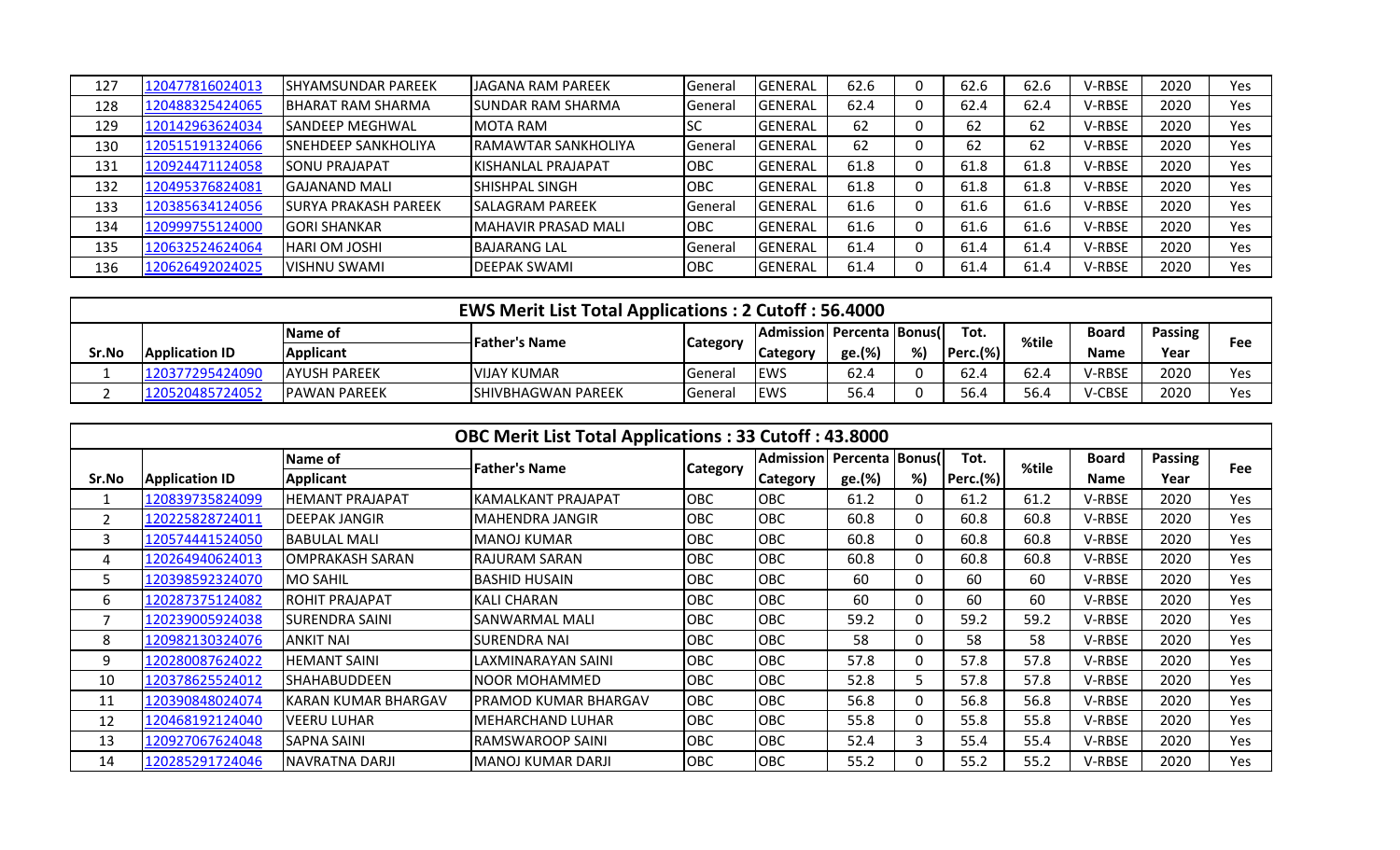| 15 | 120773595924047  | <b>JIVAN SUTHAR</b>      | RAMESH KUMAR             | OBC | OBC        | 55   | 0            | 55   | 55   | V-RBSE | 2020 | Yes |
|----|------------------|--------------------------|--------------------------|-----|------------|------|--------------|------|------|--------|------|-----|
| 16 | 120144705024020  | <b>ANSUIYA POTALIYA</b>  | DOLAT RAM                | OBC | <b>OBC</b> | 51.2 | 3            | 54.2 | 54.2 | V-RBSE | 2020 | Yes |
| 17 | 120974849324042  | PRABHU DAYAL PRAJAPAT    | KALU RAM PRAJAPAT        | OBC | <b>OBC</b> | 54   | 0            | 54   | 54   | V-RBSE | 2020 | Yes |
| 18 | 120789013524039  | RAVI PRAKASH BHOJAK      | RAMLAL BHOJAK            | OBC | <b>OBC</b> | 53.8 | $\mathbf{0}$ | 53.8 | 53.8 | V-RBSE | 2020 | Yes |
| 19 | 120774071724051  | RADHESHYAM               | <b>MEGHRAJ PRAJAPAT</b>  | OBC | <b>OBC</b> | 53.8 | 0            | 53.8 | 53.8 | V-RBSE | 2020 | Yes |
| 20 | 120232331124030  | <b>RATANLAL SARAN</b>    | <b>MANIRAM SARAN</b>     | OBC | <b>OBC</b> | 53.8 | 0            | 53.8 | 53.8 | V-RBSE | 2020 | Yes |
| 21 | 120427948224072  | PRAJAPAT ASHISHKUMAR     | <b>ASHOKKUMAR</b>        | OBC | <b>OBC</b> | 53.4 | 0            | 53.4 | 53.4 | V-RBSE | 2020 | Yes |
| 22 | 120413793524033  | KARISHAN KUMAR BAIDA     | IMANI RAM BAIDA          | OBC | <b>OBC</b> | 52.6 | $\mathbf{0}$ | 52.6 | 52.6 | V-RBSE | 2020 | Yes |
| 23 | 120158181024025  | <b>ANURAG DARJI</b>      | PRAVEEN KUMAR DARJI      | OBC | <b>OBC</b> | 52.4 | 0            | 52.4 | 52.4 | V-RBSE | 2020 | Yes |
| 24 | 120444243024074  | ICHUNNILAL               | <b>GOPIRAM</b>           | OBC | <b>OBC</b> | 51.4 | $\Omega$     | 51.4 | 51.4 | V-RBSE | 2020 | Yes |
| 25 | 120615559624080  | SUSHIL KUMAR PRAJAPAT    | OM PRAKASH PRAJAPAT      | OBC | <b>OBC</b> | 51.4 | 0            | 51.4 | 51.4 | V-RBSE | 2020 | Yes |
| 26 | 120841953624073  | <b>KAPIL SAINI</b>       | MILAPCHAND SAINI         | OBC | <b>OBC</b> | 51.2 | 0            | 51.2 | 51.2 | V-RBSE | 2020 | Yes |
| 27 | 120601354024060  | <b>KISHAN JANGIR</b>     | <b>RAMAVATAR</b>         | OBC | <b>OBC</b> | 49.2 | 0            | 49.2 | 49.2 | V-RBSE | 2020 | Yes |
| 28 | 120436704524090  | <b>MO RAISH VYAPARI</b>  | <b>MO RAMJAN VYAPARI</b> | OBC | <b>OBC</b> | 48   | 0            | 48   | 48   | V-RBSE | 2020 | Yes |
| 29 | 120334813324020  | KAILASH SAINI            | BHANWAR LAL SAINI        | OBC | <b>OBC</b> | 46   | 0            | 46   | 46   | V-RBSE | 2020 | Yes |
| 30 | 120739406024039  | <b>ASHOK KUMAR SAINI</b> | IBHANWAR LAL SAINI       | OBC | <b>OBC</b> | 45.4 | 0            | 45.4 | 45.4 | V-RBSE | 2020 | Yes |
| 31 | 120849372024057  | ASHISH CHAUHAN           | ISURENDRA CHAUHAN        | OBC | <b>OBC</b> | 45.2 | 0            | 45.2 | 45.2 | V-RBSE | 2020 | Yes |
| 32 | 120985467624030  | IGAUTAM SAIN             | SANJAY KUMAR             | OBC | <b>OBC</b> | 43.8 | 0            | 43.8 | 43.8 | V-RBSE | 2020 | Yes |
| 33 | C120463841424095 | <b>MONU JANGIR</b>       | <b>VINOD KUMAR</b>       | OBC | <b>OBC</b> | 60.4 | 3            | 63.4 | 63.4 | V-RBSE | 2020 | Yes |

|          | SC Merit List Total Applications: 2 Cutoff: 50.4000 |                  |                                                        |            |                                     |        |    |             |       |              |                |     |  |  |
|----------|-----------------------------------------------------|------------------|--------------------------------------------------------|------------|-------------------------------------|--------|----|-------------|-------|--------------|----------------|-----|--|--|
|          |                                                     | <b>Name of</b>   | <b>Father's Name</b>                                   |            | <b>IAdmission Percenta Bonus II</b> |        |    | Tot.        | %tile | <b>Board</b> | <b>Passing</b> | Fee |  |  |
| Sr.No    | <b>Application ID</b>                               | <b>Applicant</b> |                                                        | Category   | <b>Category</b>                     | ge.(%) | %) | $Perc.$ (%) |       | <b>Name</b>  | Year           |     |  |  |
| <b>.</b> |                                                     |                  |                                                        |            |                                     |        |    |             |       |              |                |     |  |  |
|          | 120187020024014                                     |                  | <b>PRADEEP KUMAR MEGHWAL MAHENDRA KUMAR MEGHWAL SC</b> |            | <b>SC</b>                           | 56.6   |    | 56.6        | 56.6  | V-RBSE       | 2020           | Yes |  |  |
|          | 120536458224064                                     | IMINAKSHI NAYAK  | ICHETAN RAM NAYAK                                      | <b>ISC</b> | <b>SC</b>                           | ے.45   |    | 50.4        | 50.4  | V-RBSE       | 2020           | Yes |  |  |

|       | ST Merit List Total Applications: 3 Cutoff: 54.4000 |                        |                      |                  |                                 |      |  |      |              |              |         |                |  |  |
|-------|-----------------------------------------------------|------------------------|----------------------|------------------|---------------------------------|------|--|------|--------------|--------------|---------|----------------|--|--|
| Sr.No | <b>Application ID</b>                               | lName of               | <b>Father's Name</b> | <b>Category</b>  | Admission Percenta  Bonus( Tot. |      |  |      | <b>%tile</b> | <b>Board</b> | Passing | $\textsf{Fee}$ |  |  |
|       |                                                     | <b>Applicant</b>       |                      |                  |                                 |      |  |      |              |              |         |                |  |  |
|       | 120616698724038                                     | ITARAMANI MEENA        | ISHRAWAN KUMAR MEENA | IS1              |                                 | 57.4 |  | 60.4 | 60.4         | V-RBSE       | 2020    | Yes            |  |  |
|       | 120150026024094                                     | <b>JABHISHEK MEENA</b> | <b>IRAMLAL MEENA</b> | $S^{\mathsf{c}}$ |                                 | 58.8 |  | 58.8 | 58.8         | V-RBSE       | 2020    | Yes            |  |  |
|       | 120241956024043                                     | <b>ISANTOSH MINA</b>   | MALA RAM MINA        | ls <sup>-</sup>  |                                 | 51.4 |  | 54.4 | 54.4         | V-RBSE       | 2020    | Yes            |  |  |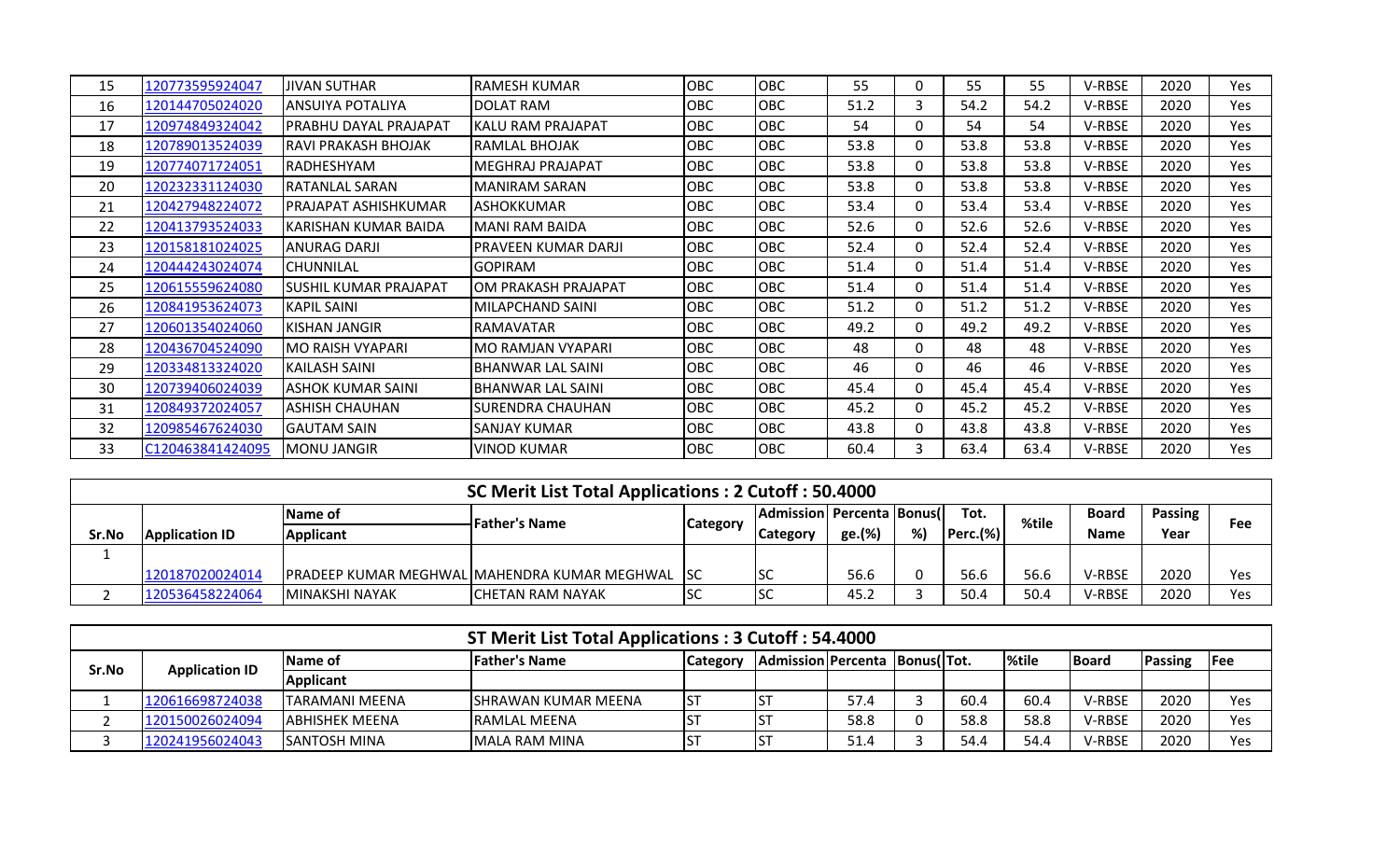|                |                                                                                                                                                                           |                                         | SBD GOVT. PG COLLEGE, SARDARSHAHAR                               |          |                 |                                |                |          |       |              |                |     |  |  |  |
|----------------|---------------------------------------------------------------------------------------------------------------------------------------------------------------------------|-----------------------------------------|------------------------------------------------------------------|----------|-----------------|--------------------------------|----------------|----------|-------|--------------|----------------|-----|--|--|--|
|                |                                                                                                                                                                           |                                         | <b>B.COM I CONVERSION-II LIST</b>                                |          |                 |                                |                |          |       |              |                |     |  |  |  |
|                |                                                                                                                                                                           |                                         | <b>General Merit List Total Applications: 44 Cutoff: 44.6000</b> |          |                 |                                |                |          |       |              |                |     |  |  |  |
|                |                                                                                                                                                                           | Name of                                 | <b>Father's Name</b>                                             |          |                 | Admission   Percentag   Bonus( |                | Tot.     | %tile | <b>Board</b> | <b>Passing</b> |     |  |  |  |
| Sr.No          | <b>Application ID</b>                                                                                                                                                     | <b>Applicant</b>                        |                                                                  | Category | <b>Category</b> | e.(%)                          | %)             | Perc.(%) |       | <b>Name</b>  | Year           | Fee |  |  |  |
| $\mathbf{1}$   | 120356912624030                                                                                                                                                           | <b>ASHOK PAREEK</b>                     | <b>BABU LAL PAREEK</b>                                           | General  | <b>GENERAL</b>  | 61.2                           | $\Omega$       | 61.2     | 61.2  | <b>RBSE</b>  | 2020           | Yes |  |  |  |
| $\overline{2}$ | 120189708024090                                                                                                                                                           | RAKESH                                  | <b>SHANKAR LAL</b>                                               | General  | <b>GENERAL</b>  | 60.6                           | $\mathbf 0$    | 60.6     | 60.6  | <b>RBSE</b>  | 2020           | Yes |  |  |  |
| 3              | 120428707724011                                                                                                                                                           | <b>HARIOM SHARMA</b>                    | RAMAVTAR SHARMA                                                  | General  | <b>GENERAL</b>  | 60.4                           | 0              | 60.4     | 60.4  | <b>RBSE</b>  | 2020           | Yes |  |  |  |
| 4              | 120966480924056                                                                                                                                                           | <b>SANTOSH KUMAR</b>                    | <b>RAMNIWAS</b>                                                  | General  | <b>GENERAL</b>  | 60.2                           | $\Omega$       | 60.2     | 60.2  | <b>RBSE</b>  | 2020           | Yes |  |  |  |
| 5              | 120759018624017                                                                                                                                                           | <b>VISHAL PAREEK</b>                    | <b>BANWARI LAL PAREEK</b>                                        | General  | <b>GENERAL</b>  | 60.2                           | $\mathbf 0$    | 60.2     | 60.2  | <b>RBSE</b>  | 2020           | Yes |  |  |  |
| 6              | 60.2<br>$\mathbf 0$<br>60.2<br>60.2<br><b>RBSE</b><br>2020<br>120370608024075<br><b>SURYA PRAKASH PAREEK</b><br><b>SITARAM PAREEK</b><br><b>GENERAL</b><br>Yes<br>General |                                         |                                                                  |          |                 |                                |                |          |       |              |                |     |  |  |  |
| $\overline{7}$ | <b>l</b> GANESH SINGH<br><b>SUGAN SINGH</b><br><b>GENERAL</b><br>60<br>$\mathbf 0$<br>60<br>60<br><b>RBSE</b><br>2020<br>Yes<br>120963835224070<br>General                |                                         |                                                                  |          |                 |                                |                |          |       |              |                |     |  |  |  |
| 8              | 60<br>60<br>60<br>120895546024024<br><b>PRADEEP SHARMA</b><br>CHAMPA LAL SHARMA<br><b>GENERAL</b><br>$\mathbf 0$<br><b>RBSE</b><br>2020<br>Yes<br>General                 |                                         |                                                                  |          |                 |                                |                |          |       |              |                |     |  |  |  |
| 9              | 59.4<br><b>GENERAL</b><br>$\mathbf 0$<br>59.4<br>59.4<br><b>RBSE</b><br>2020<br>120805465624070<br><b>DAULAT RAM</b><br><b>RAMLAL PUROHIT</b><br>Yes<br>General           |                                         |                                                                  |          |                 |                                |                |          |       |              |                |     |  |  |  |
| 10             | 120200070224041                                                                                                                                                           | <b>HARIOM</b>                           | PRALAD RAM JOSHI                                                 | General  | <b>GENERAL</b>  | 59.4                           | $\Omega$       | 59.4     | 59.4  | <b>RBSE</b>  | 2020           | Yes |  |  |  |
| 11             | 120714144524058                                                                                                                                                           | <b>SUNIL KUMAR PAREEK</b>               | <b>VIJAY KUMAR PAREEK</b>                                        | General  | <b>GENERAL</b>  | 59.4                           | $\mathbf 0$    | 59.4     | 59.4  | <b>RBSE</b>  | 2020           | Yes |  |  |  |
| 12             | 120866536524039                                                                                                                                                           | <b>DEEPAK KUMAR</b>                     | <b>BAJRANG LAL</b>                                               | General  | <b>GENERAL</b>  | 59                             | $\mathbf 0$    | 59       | 59    | <b>RBSE</b>  | 2020           | Yes |  |  |  |
| 13             | 120893143124030                                                                                                                                                           | <b>BHARAT PANDIYA</b>                   | RAMNIWAS PANDIYA                                                 | General  | <b>GENERAL</b>  | 58.8                           | $\mathbf{0}$   | 58.8     | 58.8  | <b>RBSE</b>  | 2020           | Yes |  |  |  |
| 14             | 120296900524098                                                                                                                                                           | <b>PUNIT SHARMA</b>                     | <b>GULAB CHAND</b>                                               | General  | <b>GENERAL</b>  | 58.8                           | $\mathbf 0$    | 58.8     | 58.8  | <b>RBSE</b>  | 2020           | Yes |  |  |  |
| 15             | 120946684024086                                                                                                                                                           | NAKEETA KANWAR                          | <b>MOHAN SINGH</b>                                               | General  | <b>GENERAL</b>  | 55.8                           | 3              | 58.8     | 58.8  | <b>RBSE</b>  | 2020           | Yes |  |  |  |
| 16             | 120889351624031                                                                                                                                                           | <b>VISHAL PAREEK</b>                    | <b>HARIRAM</b>                                                   | General  | <b>GENERAL</b>  | 58.6                           | $\mathbf 0$    | 58.6     | 58.6  | <b>RBSE</b>  | 2020           | Yes |  |  |  |
| 17             | 120482149324052                                                                                                                                                           | <b>GOMATI</b>                           | <b>SHIV BHAGWAN</b>                                              | General  | <b>GENERAL</b>  | 55.4                           | 3              | 58.4     | 58.4  | <b>RBSE</b>  | 2020           | Yes |  |  |  |
| 18             | 120284158124010                                                                                                                                                           | <b>SHYAM SUNDAR</b>                     | <b>DURGA RAM</b>                                                 | General  | <b>GENERAL</b>  | 58                             | $\mathbf 0$    | 58       | 58    | <b>RBSE</b>  | 2020           | Yes |  |  |  |
| 19             | 120628814824020                                                                                                                                                           | <b>RAVI PAREEK</b>                      | <b>SUBHASH KUMAR</b>                                             | General  | <b>GENERAL</b>  | 57.6                           | $\mathbf{0}$   | 57.6     | 57.6  | <b>RBSE</b>  | 2020           | Yes |  |  |  |
| 20             | 120944278924018                                                                                                                                                           | <b>BABULAL PAREEK</b>                   | <b>KANHAIYA LAL</b>                                              | General  | <b>GENERAL</b>  | 57.4                           | $\mathbf 0$    | 57.4     | 57.4  | <b>RBSE</b>  | 2020           | Yes |  |  |  |
| 21             | 120970678424053                                                                                                                                                           | <b>VIKRAM SINGH PUROHIT</b>             | <b>JEEVRAJ SINGH</b>                                             | General  | <b>GENERAL</b>  | 57                             | $\mathbf 0$    | 57       | 57    | <b>RBSE</b>  | 2020           | Yes |  |  |  |
| 22             | 120883238624071                                                                                                                                                           | NEETU SINGH                             | <b>BHAGU SINGH</b>                                               | General  | <b>GENERAL</b>  | 52.8                           | $\overline{3}$ | 55.8     | 55.8  | <b>RBSE</b>  | 2020           | Yes |  |  |  |
| 23             | 120928616024044                                                                                                                                                           | <b>SANDEEP KUMAR</b>                    | <b>NAND LAL</b>                                                  | General  | <b>GENERAL</b>  | 55.4                           | $\mathbf 0$    | 55.4     | 55.4  | <b>RBSE</b>  | 2020           | Yes |  |  |  |
| 24             | 120677974924029                                                                                                                                                           | <b>ANKIT PAREEK</b>                     | <b>JAIKISHAN PAREEK</b>                                          | General  | <b>GENERAL</b>  | 54.6                           | $\Omega$       | 54.6     | 54.6  | <b>RBSE</b>  | 2020           | Yes |  |  |  |
| 25             |                                                                                                                                                                           |                                         |                                                                  |          |                 |                                |                |          |       |              |                |     |  |  |  |
|                | 120423356224097                                                                                                                                                           | SHIVPRATAP SINGH SANKHALA CHHATAR SINGH |                                                                  | General  | <b>GENERAL</b>  | 54                             | 0              | 54       | 54    | <b>RBSE</b>  | 2020           | Yes |  |  |  |
| 26             | 120120260824092                                                                                                                                                           | <b>CHANDRAKANT PAREEK</b>               | <b>MURLIDHAR PAREEK</b>                                          | General  | <b>GENERAL</b>  | 53.8                           | $\Omega$       | 53.8     | 53.8  | <b>RBSE</b>  | 2020           | Yes |  |  |  |
| 27             | 120411887224060                                                                                                                                                           | <b>RITIKANT MANDAL</b>                  | <b>MUNNA LAL</b>                                                 | General  | GENERAL         | 53.2                           | $\mathbf{0}$   | 53.2     | 53.2  | <b>RBSE</b>  | 2020           | Yes |  |  |  |